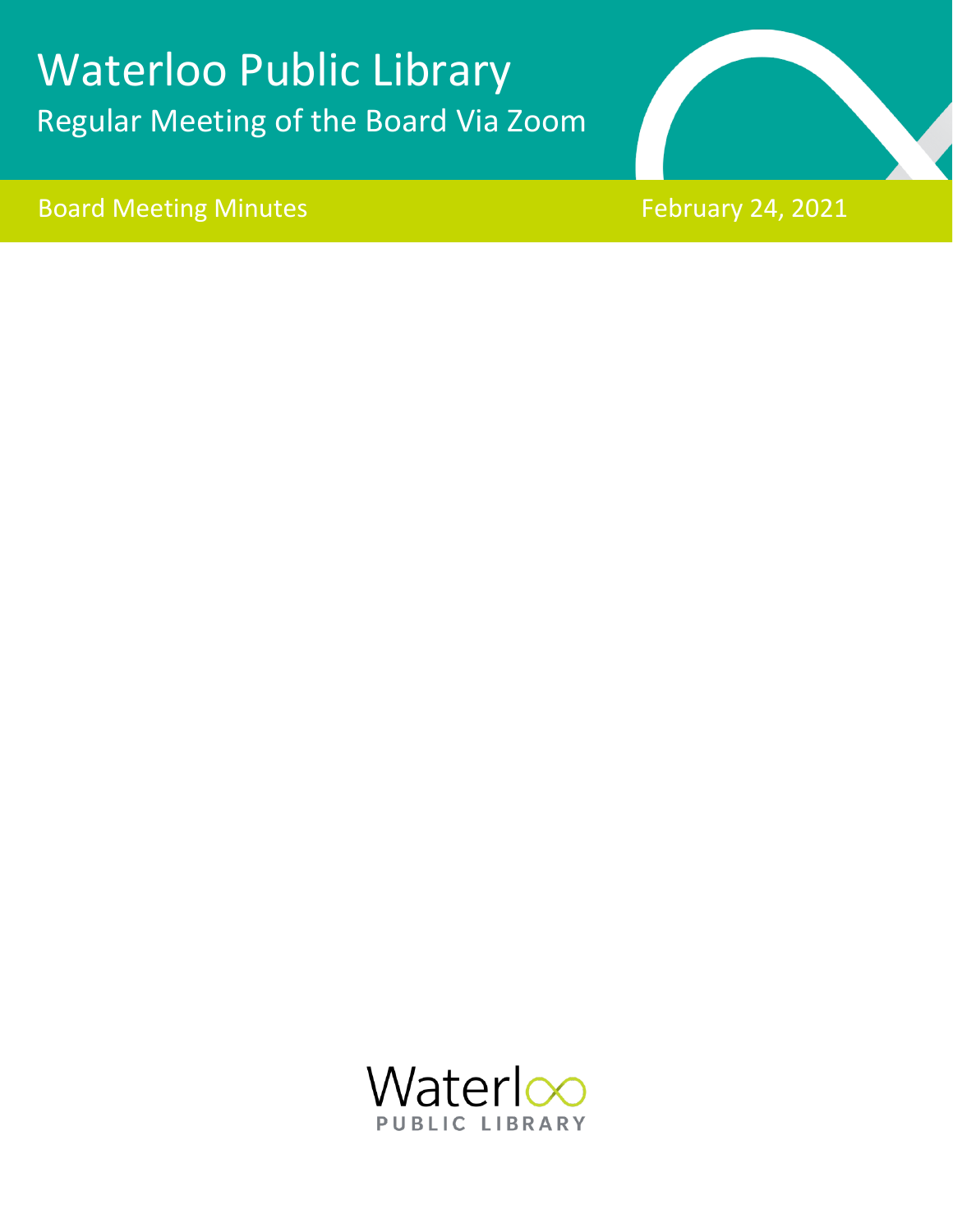# Waterloo Public Library – Board Meeting Minutes – 24/02/2021 \_\_\_\_\_\_\_\_\_\_\_\_\_\_\_\_\_\_\_\_\_\_\_\_\_\_\_\_\_\_\_\_\_\_\_\_\_\_\_\_\_\_\_\_\_\_\_\_\_\_\_\_\_\_\_\_\_\_\_\_\_\_\_\_\_\_

**Board Members Attending:** K. Coviello (Chair); D. Charlton (Vice Chair); R. Harder; K. McManus; J. Strong

**Staff:** L. Clarke (CEO); G. Van Eek-Meijers (Deputy CEO); L. Dick (Manager, Branches); A. Kipfer (Manager, Marketing & Communications); L. Jupan (Manager, Finance & Facilities)

**Regrets**: S. Ahmad; Councillor D. Freeman; F. Mensink; I. Pandit

#### **1. Call to order:**

- 1.1 Land Acknowledgment
- K. Coviello (Chair) called the meeting to order.

#### **2. Approval of the agenda**

**Moved by R. Harder,** seconded by K. McManus, that the agenda be approved.

 **Motion carried.**

#### **3. Disclosure of pecuniary interest and the nature thereof**

None.

#### **4. Approval of the minutes of the previous regular meeting**

**Moved by R. Harder,** seconded by D. Charlton, to approve the minutes of the January 27, 2021 Board meeting.

#### **Motion carried.**

**5. Business arising from the minutes – None.**

#### **6. Correspondence – None.**

#### **7. Committee Reports**

7.1 Finance & Resources Committee – J. Strong

- The Finance & Resources Committee met Tuesday, February 16 to review the 2020 Financial Statements. These were provided to the Board along with explanatory notes. In addition to regular reporting, L. Jupan outlined specific COVID-19 costs for 2020.
- Audit will be undertaken by KPMG in April

**Moved by J. Strong**, seconded by D. Charlton to approve the financial statements as submitted to the Board.

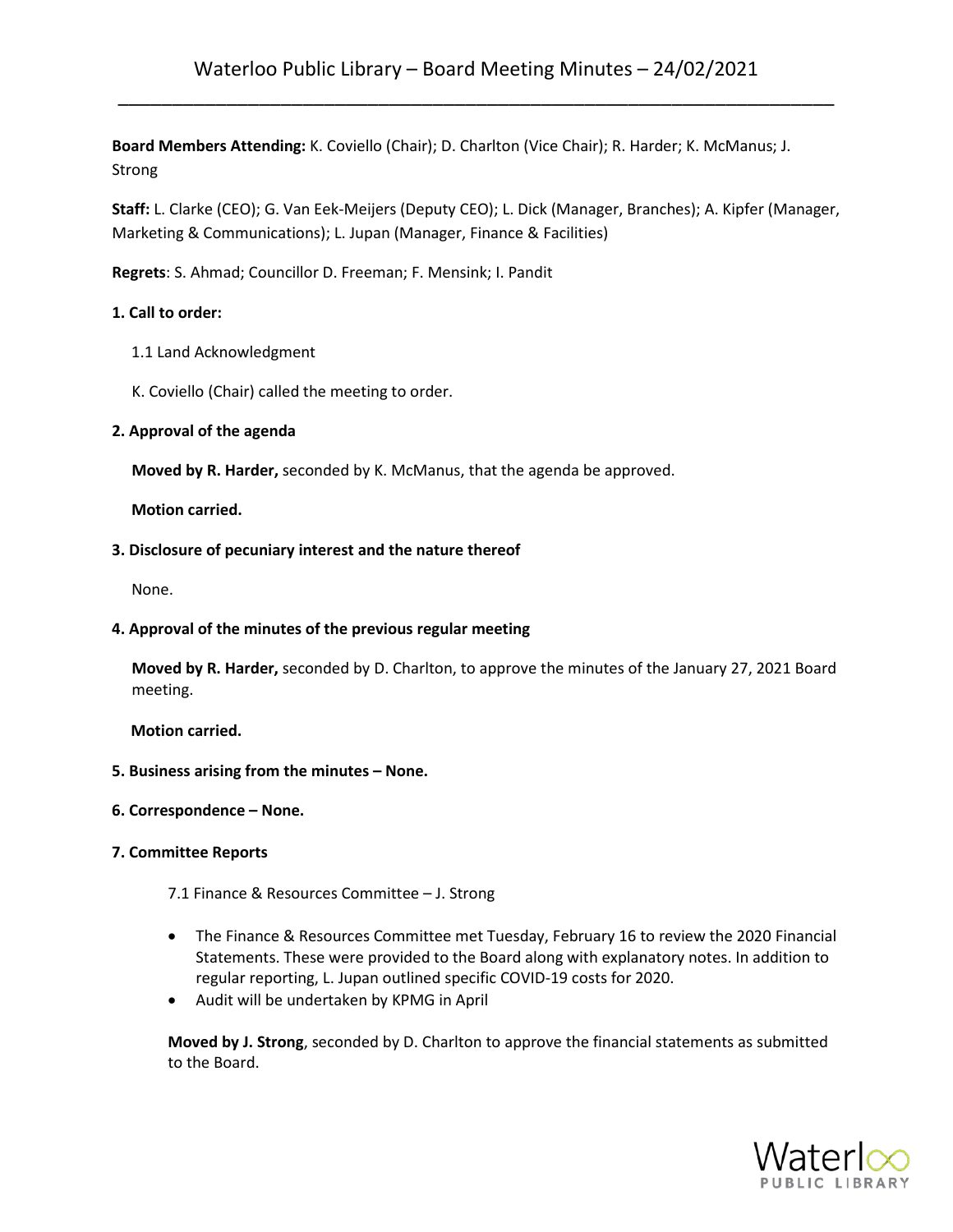#### **Motion carried.**

#### **8. Information Items**

8.1 ESBL Update – L. Dick

- L. Dick provided an update regarding a large, graphic installation at the East Side Branch Library. The concept presented involves creating a stylized version of the natural watershed landscapes where the library is located. This is envisioned as a signature piece, and in addition to the graphic, an interactive storytelling feature will be included. This installation will be located immediately upon entrance to the library.
- Also in the hallway when entering into the library will be the location of the donor wall, which will feature donors' names engraved on the undulating wood wall

8.2 CEO Report – L. Clarke

- Collections Department completed an extensive weeding and shifting project which will better position and feature the Teen Collection at the Main Library
- The new circulating Puzzle Collection was launched and has proved very popular
- One Book, One Community (OBOC) Book Launch is scheduled for Wednesday April 21 with a virtual event taking place in Sept 2021 hosted by all the libraries in Waterloo Region
- We have welcomed many happy customers back since reopening mid-February; limited curbside pickup is still available for those who cannot enter the library

#### **9. Other Business**

9.1 Branch Naming Report – L. Clarke

• L. Clarke and project team recommended to the Board that the branch be called the "Eastside Branch" permanently, which is also supported by the City

**Moved by K. McManus**, seconded by J. Strong, to endorse the report and branch name recommendation.

**Motion carried.**

#### **10. In-camera – as being discussed are personal matters about an identifiable individual**

 **Moved by D. Charlton,** seconded by R. Harder to move in-camera.

 **Motion carried.**

 **Moved by R. Harder** to move out of in-camera, seconded by J. Strong

 **Motion carried.**